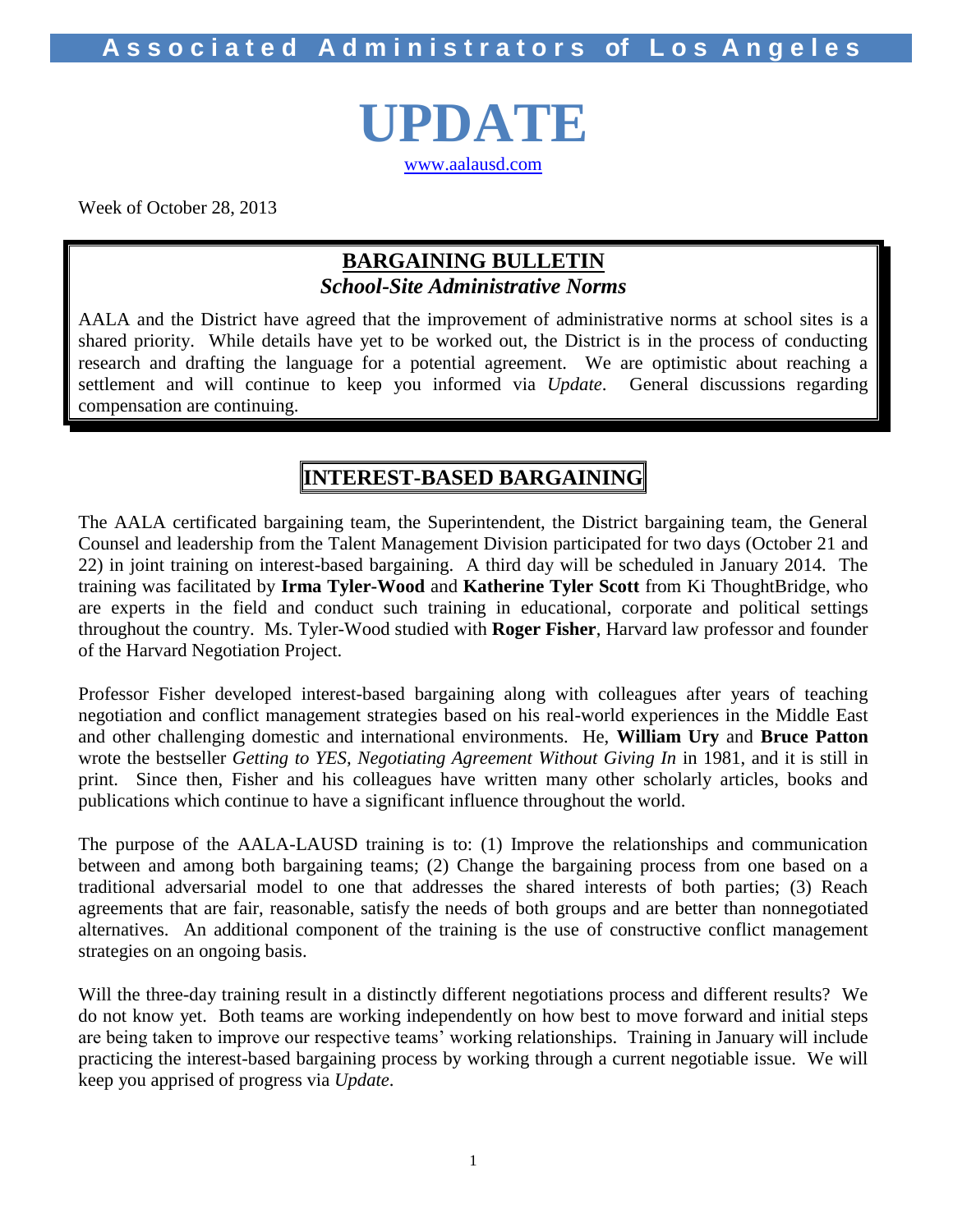# **ELEMENTARY PHYSICAL EDUCATION BELL SCHEDULE**

*AALA would like to thank Gerardo Loera, Executive Director of OCISS, for this response to the concerns raised by our members.*

The Office of Curriculum, Instruction and School Support (OCISS) would like to show appreciation for the feedback that the District's elementary school principals have given us regarding the new Online Physical Education Bell Schedule System.

The system was developed as a response to an audit conducted in April by the Office of the Inspector General on the District's compliance with State of California Education Code requirements. The Ed Code requires that schools and the District must keep copies of physical education bell schedules so that they may be made available per public request and for auditing purposes. The development of the online system will ensure that the District is in compliance with this legal requirement.

Mindful of the numerous reports due by schools at this time of year and in order to provide elementary principals with time to familiarize themselves with the system, we are making the following alterations to the Online Physical Education Bell Schedule implementation for this year only:

- 1. Elementary school principals will now have the option to input the physical education bell schedules online or to collect and retain physical copies of each teacher's physical education schedule at the school site. If option two is selected, principals only need to check off on the certification website that physical education bell schedules have been collected.
- 2. Instructional Directors will not have to approve the Physical Education Bell Schedule Certification but will continue to approve the main bell schedule.

The Office of Curriculum, Instruction and School Support values all of our principals' hard work and instructional leadership and appreciates their assistance with ensuring that the District is in compliance with this legal requirement.

# **BIG PHILANTHROPY AND EDUCATION**

Much has been written about the role that large foundations are starting to play in education in general and LAUSD in particular. More and more, the policy agenda of Broad, Gates, Walton and other foundations is being forced on educators despite their misgiving and the lack of supportive research. Noted educators are speaking out daily about the privatization of education that is being foisted on the public under the guise of education reform. But how did we get here? How did these large foundations start wielding so much power? We have done some research.

Big philanthropy began in the early twentieth century as a new entity unlike the traditional charity, largely because of the huge assets and the governance structure. These new foundations were affiliated with no religious denomination and were basically tax-exempt private corporations working for the public good. Detractors said they were merely a ploy to secure the wealth and improve the reputations of business moguls. The first three large foundations to receive their charters were the Russell Sage Foundation, the Rockefeller Foundation and the Carnegie Foundation. The early foundations focused on social problems, sponsoring research, developing a remedy and often, paying for implementation. One hundred years later, they are still trying to solve what the trustees see as a problem and are mostly free to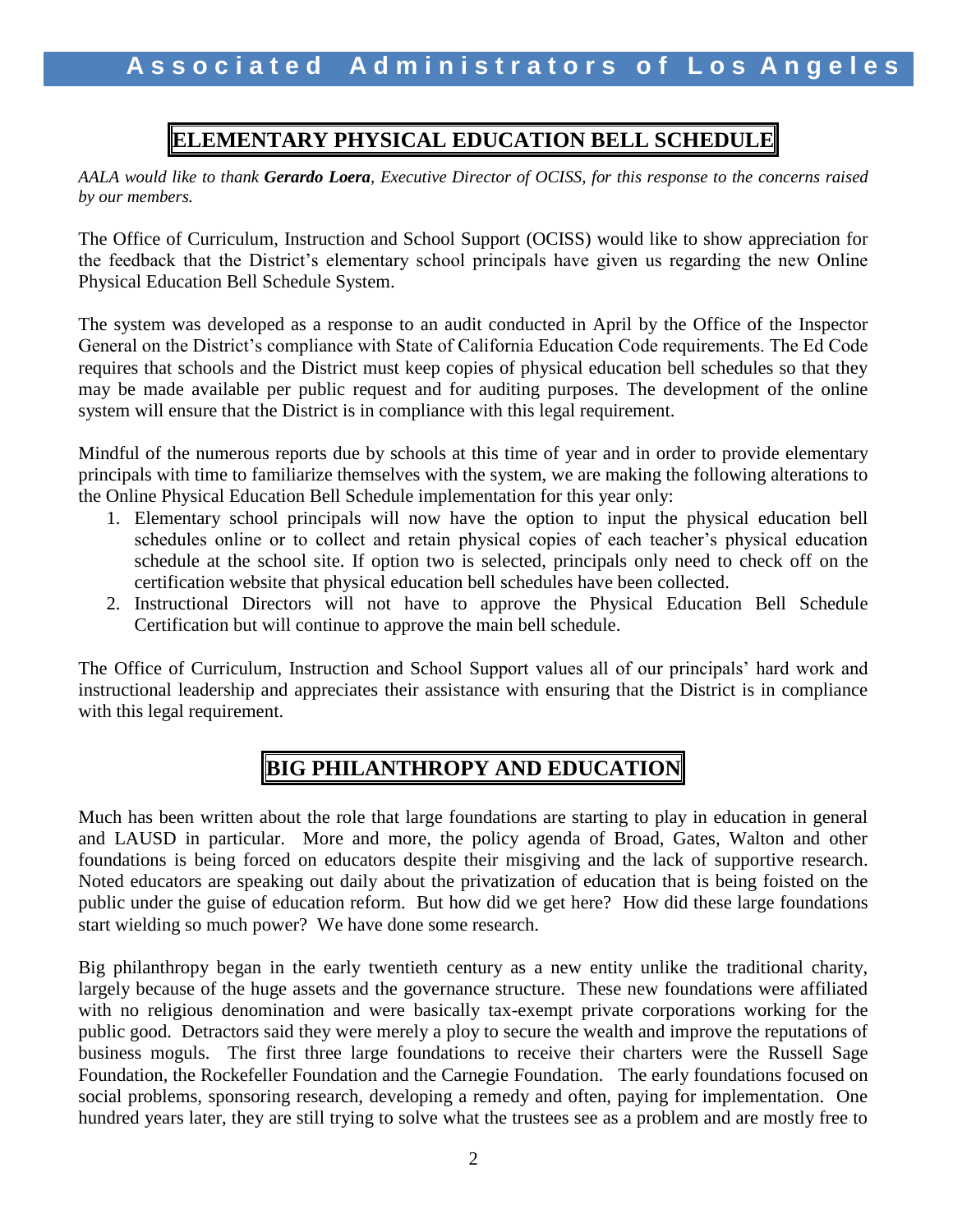# *BIG PHILANTHROPY (Cont.)*

do what they want. It has been said that this private sector is publicly subsidized, because the foundations are traditionally tax-exempt organizations—in essence, diverting funds from the public treasury.

Today, big philanthropy in the United States is thriving and more powerful than ever. There are over sixty-seven with assets over \$1 billion each. Some are overseen by living donors, some of the 1 percent who have made enormous corporate fortunes. Initially, large foundations would seek experts to do independent research and propose ways of achieving goals, but today, more often than not, they fund like-minded researchers who design studies to support their ideas. Because grantees want to retain their funding, foundation leadership usually never receives critical feedback and then proceeds to fund media outlets that provide programming that indoctrinates the public as well.

For the last decade, big philanthropy has been focusing on public education (Gates, Broad, Arnold, Walton, Anschutz, Dell, Hewlett foundations) aiming to make it function more like the private sector. They have argued that if schools were run like businesses, the achievement gaps would be eliminated and millions have been spent to prove their case. They funnel more than \$1 billion into education reform each year and this is discretionary spending—not tied to any guidelines, regulations, public policies or laws. Their grants become leverage for districts to adopt their agendas even when seasoned educators are leery. In an article in *Dissent Magazine*, **Joanne Barken** reports that large foundations are "…on a surreptitious campaign to generate support for…teaching reforms, …create bogus grassroots activity to increase the number of privately managed charter schools, …exert influence by making grant money contingent on a specific person remaining in a specific office and … [to pay] the salaries of public officials hired to implement education reforms."

The article discusses such issues as: (1) Parent Revolution (funded by Walton, Gates, Arnold, Broad, et. al) and its efforts in California and other states; (2) a grant to New Jersey's Board of Education by the Broad Foundation that stipulated that **Governor Chris Christie** remain in office; (3) the more than a dozen senior staff members (over the last few years) in LAUSD funded by the Wasserman, Walton, Broad, Ford and Hewlett foundations; (4) the Broad Superintendent's Academy; and (5) grants to the Washington, D.C. schools that required teachers to ratify a contract and Superintendent **Michelle Rhee** to remain for five years (How could she ethically accept a grant that was contingent on her continued employment?). A *Los Angeles Times* editorial (January 12, 2010) questioned, "At what point do financial gifts begin reshaping public decision making to fit a private agenda? ...Educators and the public, not individual philanthropists, should set the agenda for schools."

We, at AALA, also query the role of private foundations in public education and on the decision making that has led to many questionable policies. We agree with **Dr. Diane Ravitch** that school district leadership, from principals to superintendent, should come from those experienced in the field; master teachers who became administrators who moved up the ranks, broadening their knowledge, skills and experiential base along the way, not those who have been anointed or selected by a private foundation. There are no magic potions—not testing, not technology, not scripted lessons, not evaluations tied to test scores, not self-righteous declarations—that will improve public education. Improvement requires the consistent, collaborative, committed efforts of society as a whole to eradicate childhood poverty and provide true opportunity for all.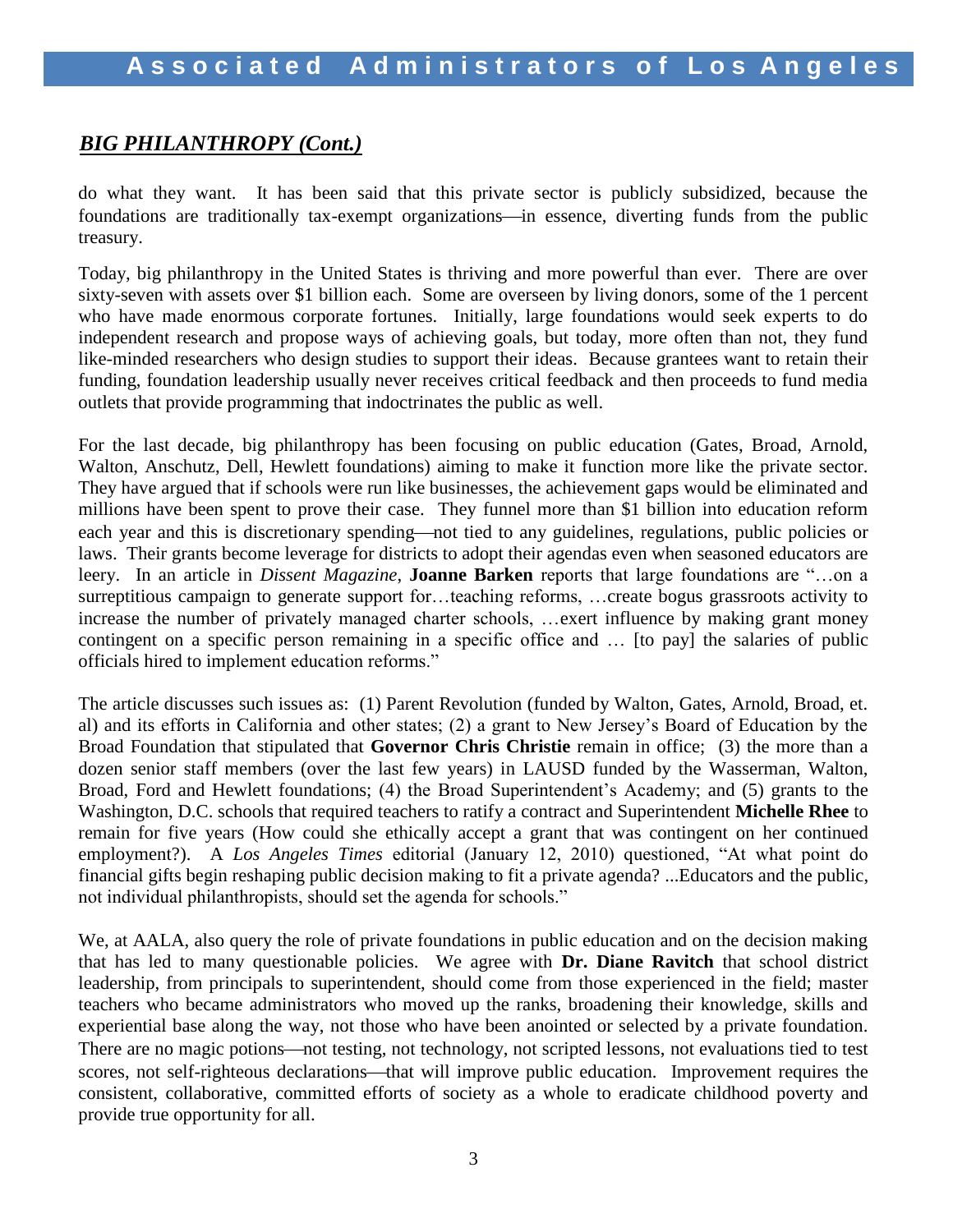# **HEALTH BENEFITS FAQ**

## *TOPIC: HAVE DUAL COVERAGE? CONSIDER MEDICAL OPT-OUT/CASH BACK*

#### **How does the Medical Opt-Out/Cash Back option work?**

In dual coverage households where spouses or domestic partners are both District employees, one may elect Medical Opt-Out/Cash Back during Open Enrollment and still retain medical coverage as a dependent. The employee who opts out will receive \$3,000 cash back annually, paid in installments on the regular salary warrant. The opt-out cash back is taxable income.

### **How does Medical Opt-Out work if one member of a dual coverage household is retired?**

- In a dual coverage household where one member is an employee and the other is a District retiree under 65 years of age, the employee may opt out and receive \$3,000 cash back while covered as a dependent on the retiree's medical plan.
- If an active employee has a retired spouse/domestic partner who is age 65 or older, opt-out is only possible if the retiree's medical plan is Anthem Blue Cross EPO. In this case, medical costs for the retiree are shared by Medicare and Anthem, while the employee's coverage as a dependent requires a 20% coinsurance payment, subject to a \$7,500 annual out-of-pocket limit, and a \$300 deductible.

### **Does Opt-Out apply to my dental and vision plans, as well?**

No. If you opt-out of District medical coverage, you may still elect dental and vision care coverage.

## **Is Medical Opt-Out permanent? Can I opt back in?**

Opt-out is not permanent. The opt-out member is eligible to enroll in his or her own medical coverage again during the next Open Enrollment period or earlier if the employee has an applicable major life event, such as beginning retirement, moving out of a plan's service area, birth or adoption, etc. For a complete list of acceptable major life events, please visit the Benefits Administration webpage at: [http://benefits.lausd.net/popup/major-life-events-mid-year-plan-changes.](http://benefits.lausd.net/popup/major-life-events-mid-year-plan-changes)

#### **Will electing for Medical Opt-Out affect my future retirement benefits in any way?**

No. Opting-out will not affect your eligibility for retirement benefits.

### **I took the cash back option last year and wish to continue opting out. Am I required to reenroll in Medical Opt-Out/Cash Back during Open Enrollment each year?**

No. Opt-Out/Cash Back remains in effect until you opt back in during Open Enrollment.

## **Why aren't retirees eligible for Opt-Out?**

Opt-Out/Cash Back is available only for active employees who receive regular salary warrants from the District.

*Note: AALA will be publishing a series of FAQs to inform members about their health benefits options during Open EnrollmentNovember 1 through November 24, 2013. Elections become final on November 24, 2013, at 11:59 p.m.*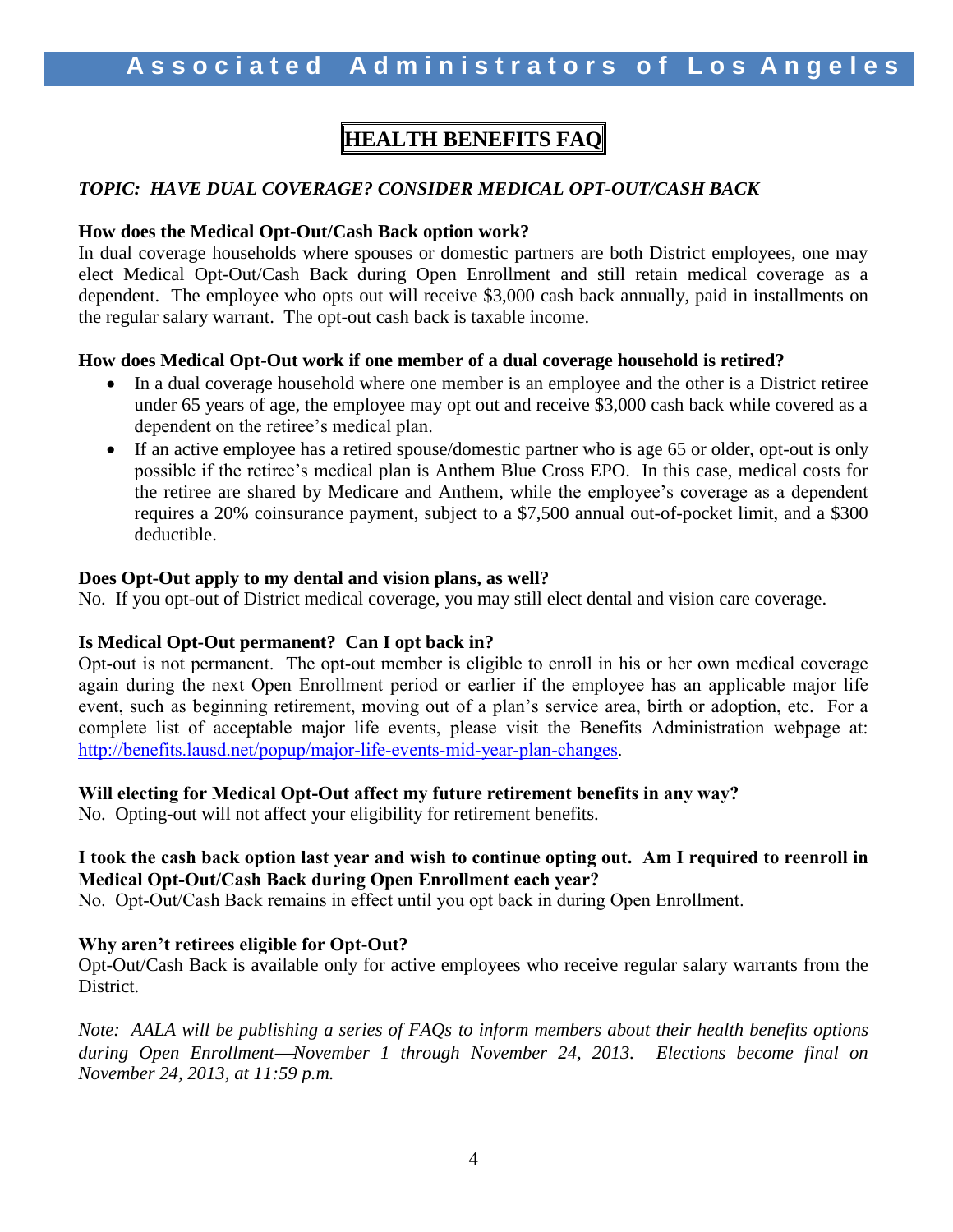# **IN THE NEWS**

#### **GOVERNOR BROWN VETOES TEACHER DISMISSAL BILL**

Just prior to the legislative deadline of Sunday, October 13, 2013, **Governor Jerry Brown** vetoed AB 375, authored by Assembly Education Committee Chair **Joan Buchanan** (D-Alamo), which was an attempt to streamline the process used to fire teachers. CTA backed the bill which, unlike a similar bill last year, retained the special three-person panel (two teachers or administrators and an administrative law judge), but placed a seven-month time limit on dismissal proceedings and eliminated the amount of evidence that could be submitted. ACSA, CSBA and EdVoice opposed the bill, saying it did not go far enough in making the process easier. So again, legislation to amend this process, which costs districts millions of dollars in payments to teachers in the process of dismissal and which lawmakers have been tweaking for several years, has failed to pass.

### **NYC MUST PAY \$41 MILLION TO 30,000 EDUCATORS**

The New York City Department of Education has agreed to pay more than \$41 million to teachers, school psychologists, social workers and others as payment for being forced to work beyond their contracted workday because of a new student-information system. The system, which was an effort to move from paper to electronic records for children with disabilities, was fraught with problems and employees alleged they had poor training and little technical assistance in its implementation. Schoolbased educators said due to the problems with the software, Internet access and technical support, they were forced to work at home in the evenings and on weekends just to keep up. The teachers' union, United Federation of Teachers (UFT), filed a grievance and was supported by the AFT. An arbitrator agreed and ordered the district to use logs generated by the system itself to calculate every hour that every educator had spent using the system outside of the mandated workday and to reimburse each at their hourly rate.

## **EDUCATING GIRLS CAN CHANGE THE WORLD**

"Educating girls and young women is not only one of the biggest moral challenges of our generation, it is also a necessary investment for a peaceful and poverty-free world. Until we give girls equal access to a good quality education, the world will continue to suffer from child and maternal mortality, disease and other byproducts of poverty," says **Pauline Rose**, director of UNESCO's Education for All Global Monitoring Report. The report, presented at the U.N. General Assembly in September, provides evidence that when girls are educated, they have more confidence to speak up for their rights, defy social limits on what they can or cannot do, determine how many children they will have, delay getting pregnant, secure better jobs, protect their children from malnutrition and most importantly, challenge the inequalities that females face throughout the world. The report attempted to get world leaders to focus on the fact that education transforms lives and that when gender imbalances are eliminated, families and communities improve.

# **BECOME A DOCENT AT LACMA**

The Los Angeles County Museum of Art is now accepting applications to become a member of the Docent Council. Docents lead student tours of the museum and facilitate an exciting experience for young visitors. An art background is not required, just a desire to interact with school children and an interest in learning about art. The application deadline is February 1, 2014, and more information may be obtained on the website: [www.lacma.org/membership/volunteer/intro](http://www.lacma.org/membership/volunteer/intro).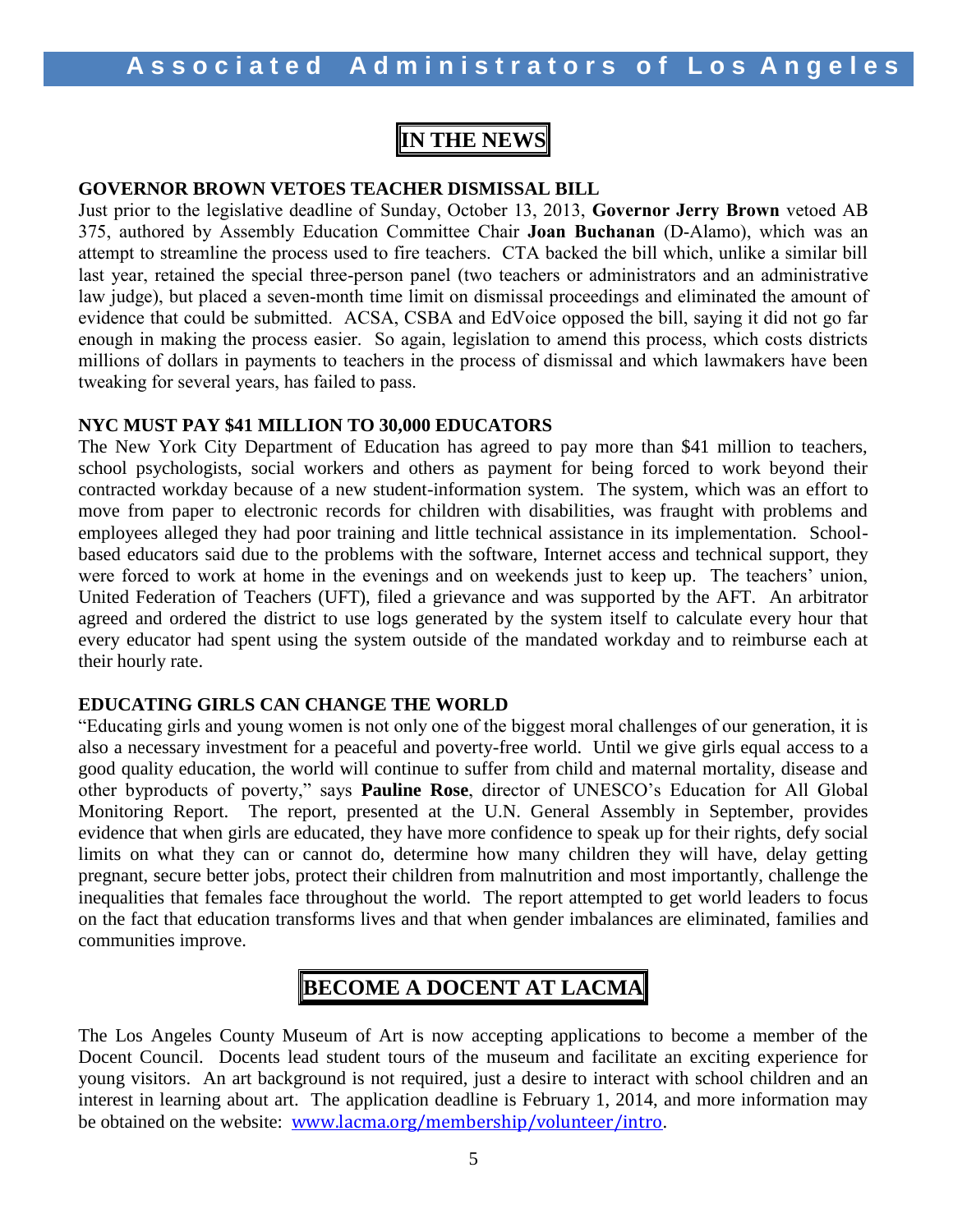# **AALA FALL ALUMNI LUNCHEON – ANOTHER GREAT EVENT!**

The AALA Fall Alumni Luncheon was held on Wednesday, October 16, at The Center at Cathedral Plaza, and all those attending had an enjoyable afternoon of reconnecting with their friends and colleagues, catching up on all of the latest news and participating in Friends of AALA fundraising activities. **Dr. Judith Perez**, AALA President, introduced the former superintendents present, **Sheila Derrig, Sid Thompson**, **Dr. Angie Stockwell** and **Carol Truscott**, and former Board member, **Mark Slavkin**, who was the day's speaker. She then thanked the California Credit Union, represented by **Gloria Rogers**, Business Development Officer, for its generous sponsorship of the luncheon, among other AALA activities.

After a buffet lunch, **Dan Isaacs**, AALA Administrator, introduced Mark Slavkin, former Board of Education member, serving two terms as president, and now Vice President for Education, Music Center/Performing Arts Center of Los Angeles County. Mark shared with the group his candid comments regarding the current education scene and commented on the need for collegiality among the education leaders as they address the issues impacting the students and the schools today. Following the speaker, **Jack Moscowitz** presented the "In Memoriam" tribute to the past year's deceased members.

The Friends of AALA 2014 fundraising campaign was then officially kicked off with Carol Truscott and **Antonio Camacho** conducting a raffle for the centerpieces and Dr. Judith Perez announcing the winners of the opportunity drawing. More information about the campaign will appear in future editions of *Update.* 

# **SAVE THE DATES!**

**AMAE—The Association of Mexican-American Educators is hosting its annual state conference on** Saturday, November 16, 2013, from 9:00 a.m. – 4:00 p.m., at the Carson Community Center. This year's theme is *Building Empowered CommUNITY Leaders* and the keynote speakers are author **Gary Soto** and UCSB professor **Dr. Victor Rios**. Registration is available at [www.amae.org](http://www.amae.org/) for \$100 and includes continental breakfast and lunch. For questions or more information please call 424.261.2623 or e-mail [ExecutiveDirector@amae.org.](mailto:ExecutiveDirector@amae.org)

**AJE**—The Association of Jewish Educators is presenting *A Day at the Autry National Center* on Sunday, November 17, 2013, from 10:00 a.m. – 3:00 p.m. Highlights will include a docent-led tour of the exhibit *Jews in the Los Angeles Mosaic*, lunch and a panel discussion on *Jewish Women in Politics*. The cost for AJE members is \$25 and \$30 for nonmembers. Please RSVP by November 11, 2013, to **Maralyn Soifer** at 818.903.6640.



**RICHARD WARREN—Former assistant principal at Central Adult High School; Venice-Emerson,** Evans and Van Nuys community adult schools; and North Valley, West Valley and Los Angeles occupational centers. Richard retired from the District on December 20, 1991, and passed away on October 14, 2013. No services were held.

**DAVID LOOS—A** memorial service for the former assistant principal at Bancroft Middle School who passed away in September will be held on Sunday, November 10, 2013, from 5:30 - 8:15 p.m. at Pointe Vicente Interpretive Center, 31501 Palos Verdes Drive W, Rancho Palos Verdes 90275. AALA members are invited to join this celebration of his life.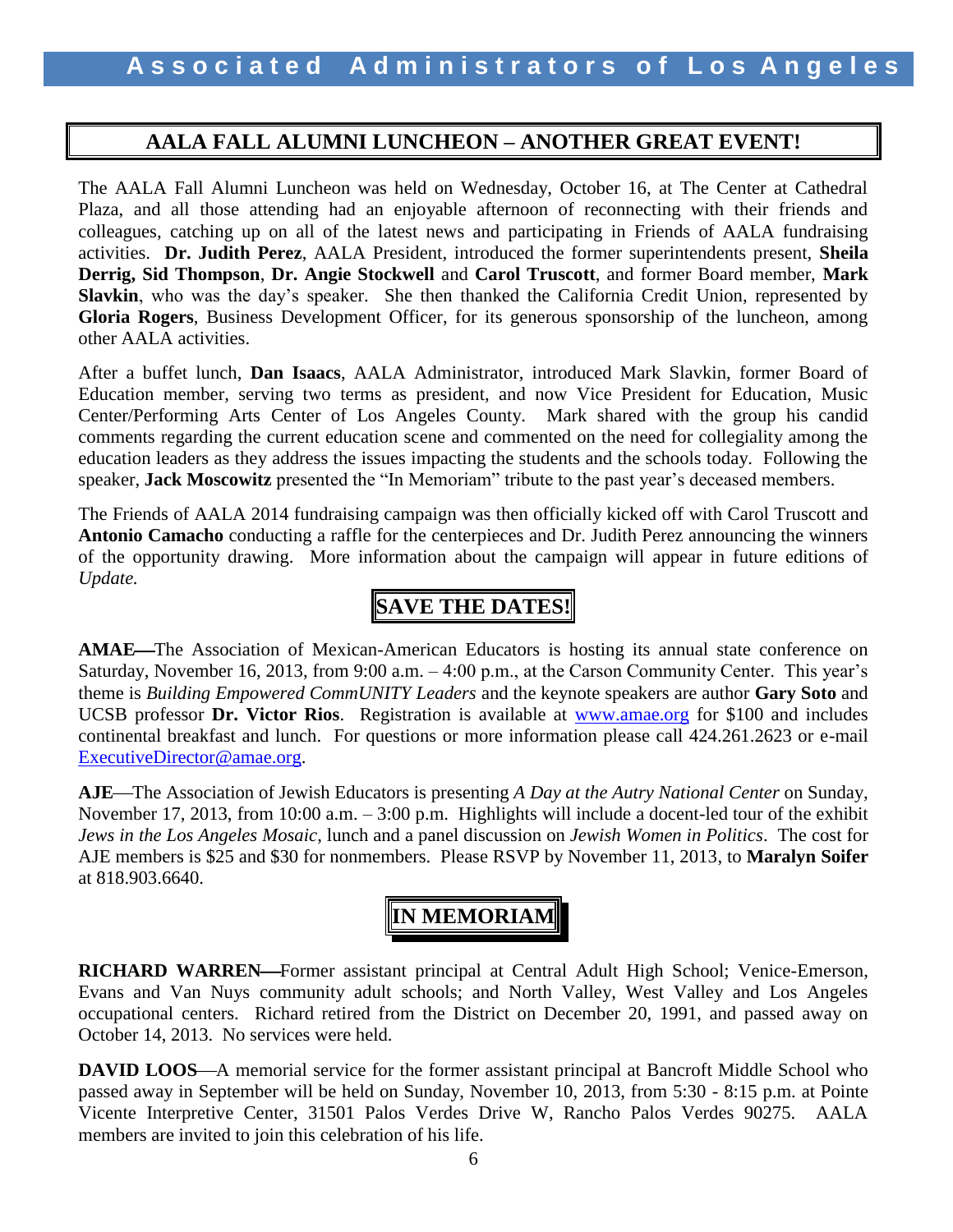# Associated Administrators of Los Angeles

# **CALENDAR**

| <b>EVENT</b>                                             | <b>DATE</b>                        | <b>CONTACT</b>                      |
|----------------------------------------------------------|------------------------------------|-------------------------------------|
| <b>AALA</b> Executive Board Meeting at                   | November 4, 2013                   | Gema Pivaral, 213.484.2226 or       |
| <b>AALA Offices</b>                                      | $4:30$ p.m.                        | $g$ pivaral@aala.us                 |
| <b>SEPO</b> Meeting at Beaudry, 17 <sup>th</sup> Floor,  | November 6, 2013                   | Christina Cisneros, 213.749.8310    |
| Room 105                                                 | 8:00 a.m.                          | or cmc0506@lausd.net                |
| <b>SHSPO/MSPO</b> Meeting                                | November 6, 2013                   | Ed Trimis, etrimis@lausd.net        |
|                                                          | 8:00 a.m.                          | Deborah Acosta, dacosta@lausd.net   |
| <b>AAPA</b> Bring Your Boss to Dinner at                 | November 6, 2013                   | Donna Hirota, dnh8944@lausd.net     |
| Golden Dragon Restaurant                                 | 5:00 p.m.                          |                                     |
| <b>ACSA</b> Leadership Summit in San Jose                | November $6-9$ , $2\overline{013}$ | Dr. Victor Gonzalez,                |
|                                                          |                                    | victor.gonzalez@lausd.net           |
| <b>SHSOPO</b> Meeting at Bernstein HS                    | November 7, 2013                   | Jason Garrison, 818.345.0203 or     |
|                                                          | 8:00 a.m.                          | jason.garrison@lausd.net            |
| <b>CalSTRS</b> Pre-Retirement Workshop                   | November 7, 2013                   | Maria Voigt, 213.241.6365           |
| at Woodcrest ES (Auditorium)                             | 4:00 p.m. $-$ 5:30 p.m.            |                                     |
| <b>EPO</b> Meeting at Pickwick Gardens                   | November 8, 2013                   | Ron Tanimura, 310.547.2471 or       |
|                                                          | 8:00 a.m.                          | rht0055@lausd.net                   |
| <b>EAPO</b> Meeting                                      | November 8, 2013                   | Dr. Sylvester Harris, 323.264.6953  |
|                                                          | 1:00 p.m.                          | or sylvester.harris@lausd.net       |
| <b>Veterans Day</b>                                      | November 11, 2013                  |                                     |
| <b>Beyond the Bell Golf Classic at</b>                   | November 11, 2013                  | Dennis Stecchi or Wendy Cowen,      |
| <b>Angeles National Golf Club</b>                        |                                    | 213.241.7900                        |
| <b>CalSTRS</b> Pre-Retirement Workshop                   | November 13, 2013                  | Maria Voigt, 213.241.6365           |
| at Manhattan Place ES (Auditorium)                       | 4:00 p.m. $-$ 5:30 p.m.            |                                     |
| <b>APSCO</b> Meeting at Crenshaw HS                      | November 14, 2013                  | Dr. Lilia Postell, 818.678.5112 or  |
|                                                          | 7:30 a.m.                          | Imp9321@lausd.net                   |
| LAUSD 5K "Move It!" Challenge at                         | November 16, 2013                  | http://moveit.lausd.net             |
| Dodger Stadium                                           | 8:30 a.m.                          |                                     |
| <b>AMAE</b> State Conference at Carson                   | November 16, 2013                  | 424.261.2623 or                     |
| <b>Community Center</b>                                  | 9:00 a.m. $-4:00$ p.m.             | ExecutiveDirector@amae.org          |
| AJE Presents "A Day at the Autry                         | November 17, 2013                  | <b>Maralyn Soifer, 818.903.6640</b> |
| National Center"                                         | $10:00$ a.m. $-3:00$ p.m.          |                                     |
| <b>COBA</b> Meeting at the Crenshaw HS                   | November 20, 2013                  | <b>Josephine Ruffin,</b>            |
| Library                                                  | 5:30 p.m.                          | josephineruffin@sbcglobal.net       |
| <b>AALA Office Closed</b>                                | November $25 - 29$ , 2013          |                                     |
| Unassigned Days for B, D and E Basis<br><b>Employees</b> | November $25 - 27$ , 2013          |                                     |
| Thanksgiving Holidays                                    | November $28 - 29$ , 2013          |                                     |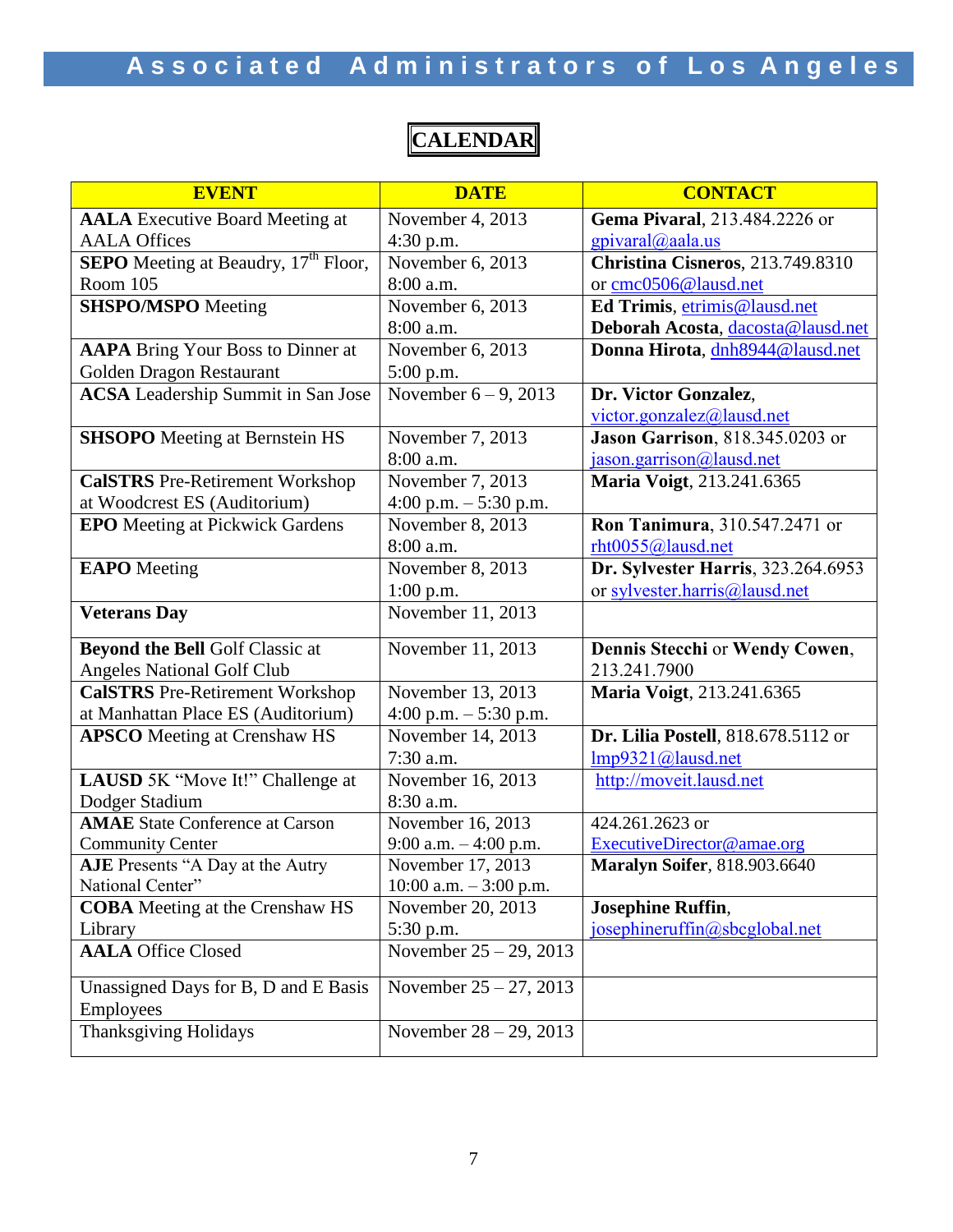# **ADMINISTRATIVE CREDENTIAL & MA DEGREE AT CSUN**

*The CSUN program provided me with a strong foundation and the skills to work as a successful administrator. I was able to immediately use what I learned from the ELPS program as an assistant principal and especially now as a principal. The program was also an excellent launching point for the Doctoral program I completed. Overall, the ELPS program was a great opportunity for my advancement in the field of Education.* **Dr. Steve Martinez**, LAUSD Principal

**Find someone with leadership potential to "tap on the shoulder"!** New LAUSD Cohorts will be starting in January 2014 in the California State University, Northridge (CSUN) Tier I Preliminary Administrative Credential and Master's Degree Program in Educational Administration. Information meetings will be held on Tuesday, **October 29, 2013**, and Thursday, **November 14, 2013**, at 4:00 p.m. at ESC North, 6621 Balboa Blvd., Van Nuys, CA 91406, in Conference Room K. Please encourage your teachers to attend. For further information about the program, please call the Educational Leadership & Policy Studies office at 818.677.2591 or e-mail christine.hayashi@csun.edu or jody.dunlap@csun.edu.

# **CALIFORNIA STATE UNIVERSITY, NORTHRIDGE ED.D. PROGRAM**

Are you interested in earning an Ed.D. in Educational Leadership? The vision of the California State University, Northridge Doctoral Program in Educational Leadership is to create a network of Pre-K - 12 school administrators prepared to



effect profound change in teaching and learning that contributes to improved student achievement in our schools. CSUN's 3-year program is designed for the working professional. To learn more about CSUN's Ed.D. Program, come to the information meeting on **Wednesday, November 13** or **Wednesday, December 4**, in Conference Room BD 02-204 at Beaudry from 4:30 – 5:45 p.m. Please RSVP to **Dr. Jody Dunlap**, Ed.D. Recruitment Coordinator and faculty member, at [jody.dunlap@csun.edu.](mailto:jody.dunlap@csun.edu)

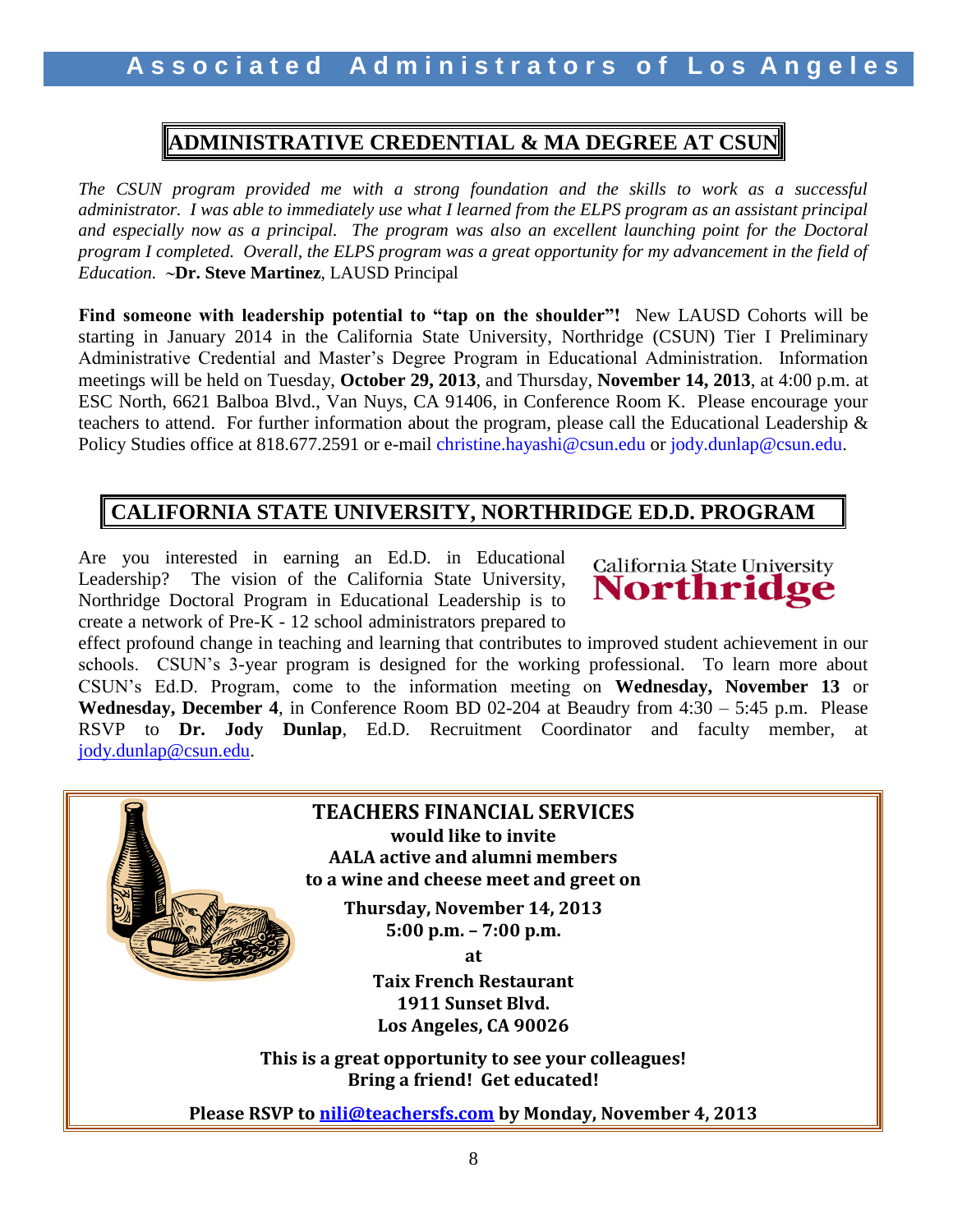# **POSITIONS AVAILABLE**

*Note to Applicants: Please be advised that you are responsible for making sure all the District requirements have been met. Do not contact AALA for information regarding positions; for detailed requirements for positions and employment updates use the contact phone number provided in the announcement or visit [http://teachinla.com/admin\\_vacancies/](http://teachinla.com/admin_vacancies/) (certificated) and [http://www.lausdjobs.org](http://www.lausdjobs.org/) (classified). Employees who change basis during the school year may not earn a full year of service credit and annualized employees who change their basis during the year may sustain an annualized settlement.*

# **CERTIFICATED**

## *COORDINATOR, TEACHER GROWTH AND DEVELOPMENT CYCLE (TGDC)*

**Talent Management Division, MST 43G, Temporary Adviser, A Basis.** For information and application procedures please visit [http://teachinla.com/admin\\_vacancies.](http://teachinla.com/admin_vacancies) Application deadline is 5:00 p.m., Friday, November 8, 2013.

### *COORDINATOR, SPECIAL EDUCATION – COMPLIANCE, SUPPORT AND MONITORING*

**Division of Special Education, MST 40G, Temporary Adviser, A Basis.** For information and application procedures please contact **Beth Kauffman**, Director, at 213.241.6701. Application deadline is Friday, November 8, 2013.

### *INSTRUCTIONAL SPECIALIST*

**Pacoima Middle School, ESC North, MST 40G, Temporary Adviser, B Basis.** For information and application procedures please contact **Joseph Nacorda**, Instructional Director, at 818.654.3600 or [jcn9591@lausd.net](mailto:jcn9591@lausd.net). Application deadline is Wednesday, November 6, 2013.

#### *INSTRUCTIONAL SPECIALIST*

**Gompers Middle School, Partnership for Los Angeles Schools, MST 40G, Temporary Adviser, B Basis.** For information and application procedures please visit [www.partnershipla.org/Careers](http://www.partnershipla.org/Careers). Application deadline is Thursday, November 7, 2013.

## *SPECIALIST, BLENDED LEARNING (CENTRAL)*

**Office of Curriculum, Instruction and School Support (OCISS), MST 38G, Temporary Adviser, E Basis.** Please visit [http://teachinla.com/admin\\_vacancies](http://teachinla.com/admin_vacancies) for information and application procedures. Application deadline is 5:00 p.m., Tuesday, November 5, 2013.

## *SPECIALIST, SPEECH AND LANGUAGE PROGRAM*

**Division of Special Education, MST 38G, Temporary Adviser, E Basis.** For information and application procedures please contact **Elaine Shackelford**, Coordinator, at 213.241.6201. Application deadline is 12:00 p.m., Wednesday, November 6, 2013.

# **SEE NEXT PAGE FOR PREVIOUSLY ANNOUNCED POSITIONS**